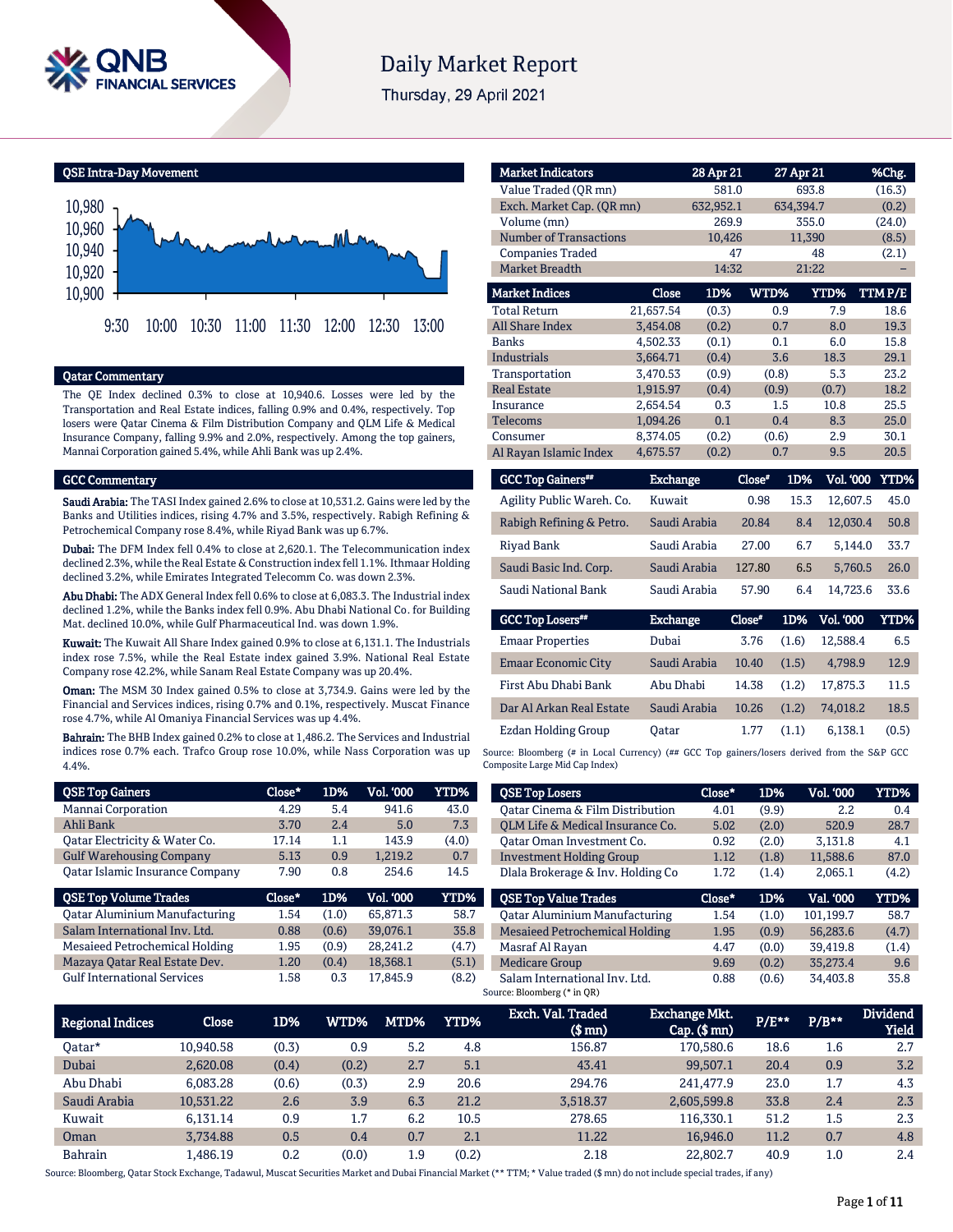## Qatar Market Commentary

- The QE Index declined 0.3% to close at 10,940.6. The Transportation and Real Estate indices led the losses. The index fell on the back of selling pressure from Qatari and GCC shareholders despite buying support from Arab and Foreign shareholders.
- Qatar Cinema & Film Distribution Company and QLM Life & Medical Insurance Company were the top losers, falling 9.9% and 2.0%, respectively. Among the top gainers, Mannai Corporation gained 5.4%, while Ahli Bank was up 2.4%.
- Volume of shares traded on Wednesday fell by 24.0% to 269.9mn from 355.0mn on Tuesday. Further, as compared to the 30-day moving average of 300.3mn, volume for the day was 10.1% lower. Qatar Aluminium Manufacturing Company and Salam International Investment Limited were the most active stocks, contributing 24.4% and 14.5% to the total volume, respectively.

| <b>Overall Activity</b>        | Buy %* | Sell %* | Net (QR)         |
|--------------------------------|--------|---------|------------------|
| Oatari Individuals             | 51.28% | 50.30%  | 5,706,263.4      |
| <b>Oatari Institutions</b>     | 14.63% | 18.91%  | (24, 914, 848.9) |
| Oatari                         | 65.91% | 69.22%  | (19,208,585.5)   |
| <b>GCC</b> Individuals         | 0.84%  | 3.51%   | (15, 498, 044.3) |
| <b>GCC</b> Institutions        | 2.65%  | 0.66%   | 11,546,704.8     |
| GCC                            | 3.48%  | 4.16%   | (3,951,339.5)    |
| Arab Individuals               | 12.96% | 12.63%  | 1,934,276.8      |
| <b>Arab Institutions</b>       | 0.03%  | 0.02%   | 88,370.0         |
| Arab                           | 12.99% | 12.65%  | 2,022,646.8      |
| <b>Foreigners Individuals</b>  | 3.51%  | 3.03%   | 2,818,994.9      |
| <b>Foreigners Institutions</b> | 14.10% | 10.95%  | 18,318,283.2     |
| <b>Foreigners</b>              | 17.61% | 13.98%  | 21, 137, 278. 1  |

Source: Qatar Stock Exchange (\*as a % of traded value)

## Ratings, Earnings Releases, Global Economic Data and Earnings Calendar

## Ratings Updates

| Company                              | <b>Agency</b> | Market | Type*                      | <b>Old Rating</b> | New Rating        | <b>Rating Change</b>     | Outlook                  | <b>Outlook Change</b> |
|--------------------------------------|---------------|--------|----------------------------|-------------------|-------------------|--------------------------|--------------------------|-----------------------|
| Masraf Al Rayan                      | Moody's       | Oatar  | LT-IR/ST-IR/BCAs/<br>ABCAs | $A1/P-1/baa2/ba1$ | $A1/P-1/baa2/ba1$ |                          | Stable                   | -                     |
| Al Khaliji<br><b>Commercial Bank</b> | Moody's       | Oatar  | BCAs/ABCAs                 | baa2/ba1          | baa2/ba1          | $\overline{\phantom{0}}$ | $\overline{\phantom{0}}$ | -                     |

Source: News reports, Bloomberg (\* LT – Long Term, ST – Short Term, IR- Issuer Rating, BCA – Baseline Credit Assessment, ABCA – Adjusted Baseline Credit Assessment)

## Earnings Releases

| <b>Company</b>                                          | Market    | <b>Currency</b> | Revenue (mn)<br>102021 | % Change<br>YoY | <b>Operating Profit</b><br>$(mn)$ 102021 | % Change<br>YoY | <b>Net Profit</b><br>(mn) 102021 | <b>% Change</b><br>YoY |
|---------------------------------------------------------|-----------|-----------------|------------------------|-----------------|------------------------------------------|-----------------|----------------------------------|------------------------|
| Ooredoo                                                 | Abu Dhabi | OAR             | 7.197.0                | $-1.3%$         | -                                        | -               | 193.0                            | $-50.1%$               |
| Emirates Telecom Group Co.                              | Abu Dhabi | AED             | 13.219.7               | 0.8%            | 3.360.7                                  | L.6%            | 2,350.0                          | 7.9%                   |
| Abu Dhabi National Co. for<br><b>Building Materials</b> | Abu Dhabi | AED             | 10.9                   | $-30.0%$        | (0.2)                                    | N/A             | (29.0)                           | N/A                    |

Source: Company data, DFM, ADX, MSM, TASI, BHB.

## Global Economic Data

| <b>Date</b> | Market  | Source                       | Indicator                        | Period | Actual   | Consensus | Previous |
|-------------|---------|------------------------------|----------------------------------|--------|----------|-----------|----------|
| 04/28       | US      | Mortgage Bankers Association | <b>MBA Mortgage Applications</b> | 23-Apr | $-2.50%$ | $- -$     | 8.60%    |
| 04/28       | Germanv | <b>GfK AG</b>                | <b>GfK Consumer Confidence</b>   | May    | $-8.8$   | $-4.2$    | $-6.1$   |

Source: Bloomberg (s.a. = seasonally adjusted; n.s.a. = non-seasonally adjusted; w.d.a. = working day adjusted)

### Earnings Calendar

| <b>Tickers</b> | <b>Company Name</b>                           | Date of reporting 102021 results | No. of days remaining | <b>Status</b> |
|----------------|-----------------------------------------------|----------------------------------|-----------------------|---------------|
| <b>OGRI</b>    | Oatar General Insurance & Reinsurance Company | 29-Apr-21                        |                       | Due           |
| <b>ZHCD</b>    | <b>Zad Holding Company</b>                    | 29-Apr-21                        |                       | Due           |
| GISS           | <b>Gulf International Services</b>            | 29-Apr-21                        |                       | Due           |
| QOIS           | <b>Qatar Oman Investment Company</b>          | 29-Apr-21                        |                       | Due           |
| <b>NLCS</b>    | Alijarah Holding                              | 29-Apr-21                        |                       | Due           |

Source: QSE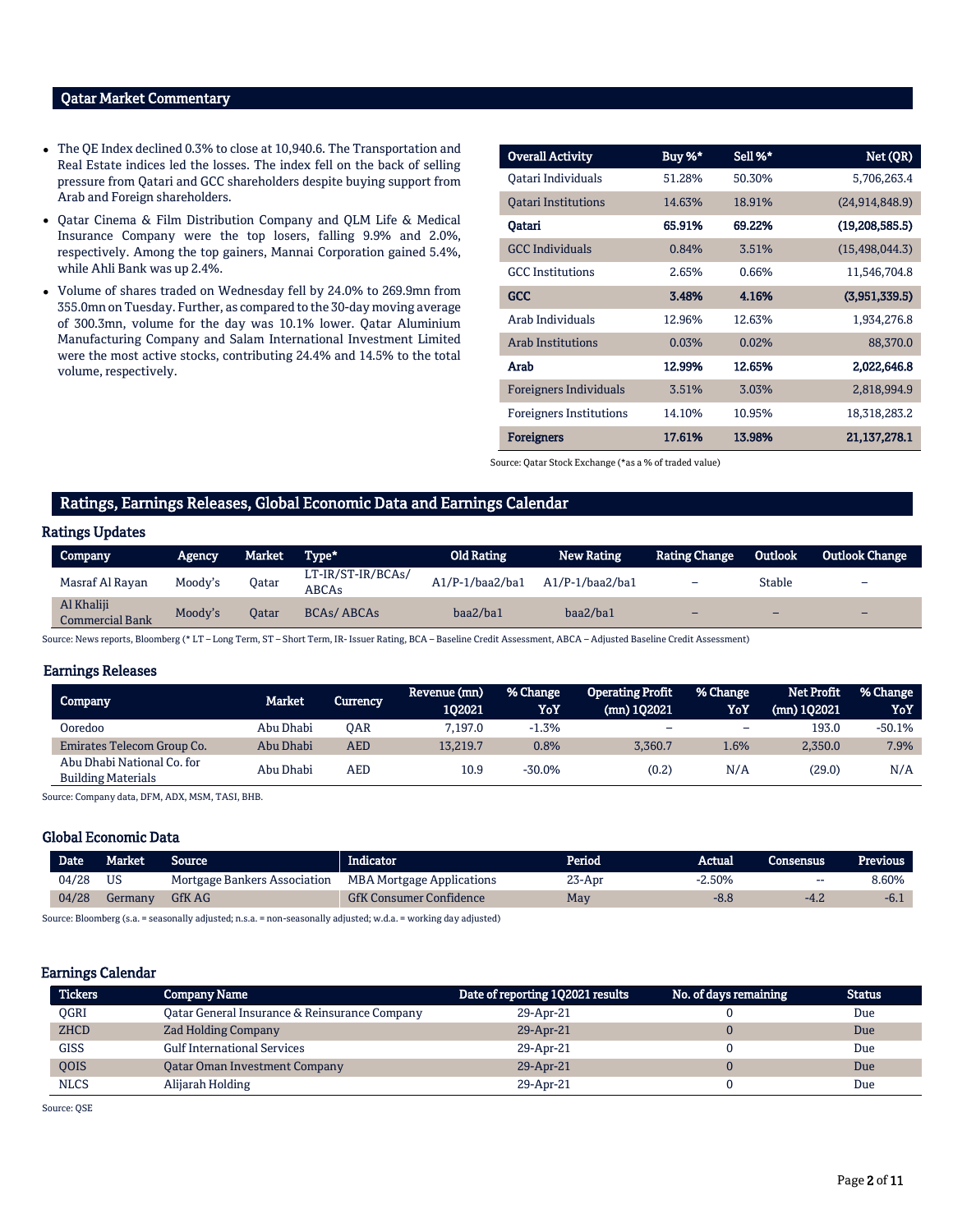## News

## Qatar

- DHBK's bottom line rises 17.3% YoY in 1Q2021, above our estimate – Doha Bank (DHBK) reported net profit of QR380.2mn in 1Q2021 as compared to net profit of QR324.1mn (+17.3% YoY) in 1Q2020 and net loss of QR68.5mn in 4Q2020, above our estimate of QR340.0mn (variation of +11.8%). Net interest income increased 20.7% YoY and 7.0% QoQ in 1Q2021 to QR661.4mn. The company's net operating income came in at QR823.4mn in 1Q2021, which represents an increase of 10.5% YoY (+14.4% QoQ). The EPS amounted to QR0.12 in 1Q2021 as compared to QR0.10 in 1Q2020. The bank's total assets stood at QR112.1bn at the end of March 31, 2021, up 5.4% YoY (+8.3% QoQ). Loans and advances to customers were QR70.5bn, registering a rise of 8.0% YoY (+7.8% QoQ) at the end of March 31, 2021. Customer deposits rose 16.2% YoY and 15.7% QoQ to reach QR63.7bn at the end of March 31, 2021. Managing Director of Doha Bank, Sheikh Abdul Rehman bin Mohammad bin Jabor Al Thani said, "The total shareholder's equity by end of quarter reached to QR14bn showing an increase of 15%. The bank continued to strengthen its key capitalization ratios, where the total capital adequacy ratio of the bank increased to 19.7% in March 2021 from 16.2% as compared to the same period last year." Chairman of the Board of Directors, Sheikh Fahad bin Muhammad bin Jabor Al Thani stated that, despite the circumstances the world is currently witnessing, it is that, under the wise leadership pursued by Amir H H Sheikh Tamim bin Hamad Al Thani, and his directives to provide support to all sectors and banks in Qatar in the face of the COVID-19 crisis, and based on the instructions issued by Qatar Central Bank (QCB) in this regard, Doha Bank will make all efforts to be the main pillar in supporting companies and individuals in benefiting from all possible facilities, and will work in line with the plan pursued by the State of Qatar to address the obstacles faced by its customers during this period to overcome this crisis. (QNB FS Research, QSE, Peninsula Business)
- QEWS' bottom line rises 16.2% YoY and 201.3% QoQ to QR372.0mn in 1Q2021, in-line with our estimate – Qatar Electricity and Water Company's (QEWS) net profit rose 16.2% YoY (+201.3% QoQ) to QR372.0mn in 1Q2021, in-line with our estimate of QR351.2mn (variation of +5.9%). The company's 'revenue from water and electricity' came in at QR575.8mn in 1Q2021, which represents an increase of 1.0% YoY. However, on QoQ basis revenue from water and electricity fell 5.8%. EPS amounted to QR0.34 in 1Q2021 as compared to QR0.29 in 1Q2020. Cash flows from operations remain strong when compared to the same period in the previous year. QEWS recorded operational cash flows of QR297m compared to operational cash flows of QR238mn during the same period in the previous year. With an existing market share of capacity in Qatar, 59% and 73% in electricity and water, respectively, QEWS remains the second largest utilities company in the field of power generation and water desalination in the Middle East and North Africa (MENA) region. QEWS owns and operates seven power and/or water stations in Qatar and has partnered with international companies to own and operate another 5

power and/or water companies. Despite the effects of the COVID-19 pandemic globally, QEWS's operations remained stable in 1Q2021. QEWS has secured long-term Power and Water Purchase Agreements ("PWPAs") with Kahramaa in addition to long-term fuel supply agreements with Qatar Petroleum ("QP"), limiting its exposure to the pandemic. As a result, QEWS was able to maintain a strong credit rating of 'A1' with stable outlook from Moody's during 1Q2021. QEWS projects remain relatively unaffected and are making progress. During 1Q2021, Umm Al Houl Power Company Expansion Project, which is 60% owned by QEWS, 30% by K1 Energy, and 5% by each of QP and Qatar Foundation, completed the commissioning activities and achieved full commercial operation with a total 61.45 MIGD of additional water capacity. The Siraj-1 Solar Power Plant Project, QEWS's latest project, reached its financial closure in July 2020 and will become the first of its kind to produce electricity using photovoltaic technology in Qatar. Located in Al Kharsaah area, the plant will be able to produce 800 MW at full capacity and is expected to account for one tenth of the current peak electricity demand in Qatar. The project will be executed via a Special Purpose Vehicle ("SPV"), 60% owned by Siraj Energy (a joint venture ("JV") owned 49% by QEWS and 51% by QP) and 40% owned by a joint consortium of Marubeni Corp (Japan) and Total Solar International (France). The project will be completed under the Build, Own, Operate, Transfer model after which the plant will be transferred to Kahramaa following a concession period of 25 years. In January 2020, Kahramaa entered into a long-term agreement with the SPV to buy electricity from the plant during the 25-year concession period. Kahramaa intends to develop a new power and water plant (Facility E) by 2024-2025. The facility is expected to have 2,600 MW power capacity and 100 MIGD water capacity and will be located in Ras Abu Fontas. QEWS will own 55% share in the project. Further details of the project are expected to be finalized in the Second half of 2021. QEWS, along with its JVs, has a total capacity of 10,590 MW of electricity and 543 MIGD of water. In addition, its foreign investment arm, Nebras Power, which is 60%, owned by QEWS holds more than 2,000 MW of electricity capacity through a mixture of natural gas, coal, and solar power outside Qatar, on equity-adjusted basis. (QNB FS Research, QSE, Peninsula Business)

 QAMC's bottom line rises YoY and QoQ to QR123.8mn in 1Q2021, above our estimate - Qatar Aluminium Manufacturing Company's (QAMC) net profit rose to QR123.8mn in 1Q2021 as compared to QR10.7mn (+1053.5% YoY) in 1Q2020 and QR82.4mn (+50.2% QoQ) in 4Q2020, above our estimate of QR101.7mn. The company's share of results from a joint venture came in at QR123.0mn in 1Q2021, which represents an increase of 829.7% YoY (+46.9% QoQ). EPS amounted to QR0.022 in 1Q2021 as compared to QR0.002 in 1Q2020. QAMC's improved financial results for 1Q2021 versus 1Q2020, was largely attributed to the overall growth in average realized selling prices which increased by 15% in 1Q2021 versus 1Q2020 and contributed QR83mn positively to the net profits for threemonth period ended March 31, 2020, as compared to the same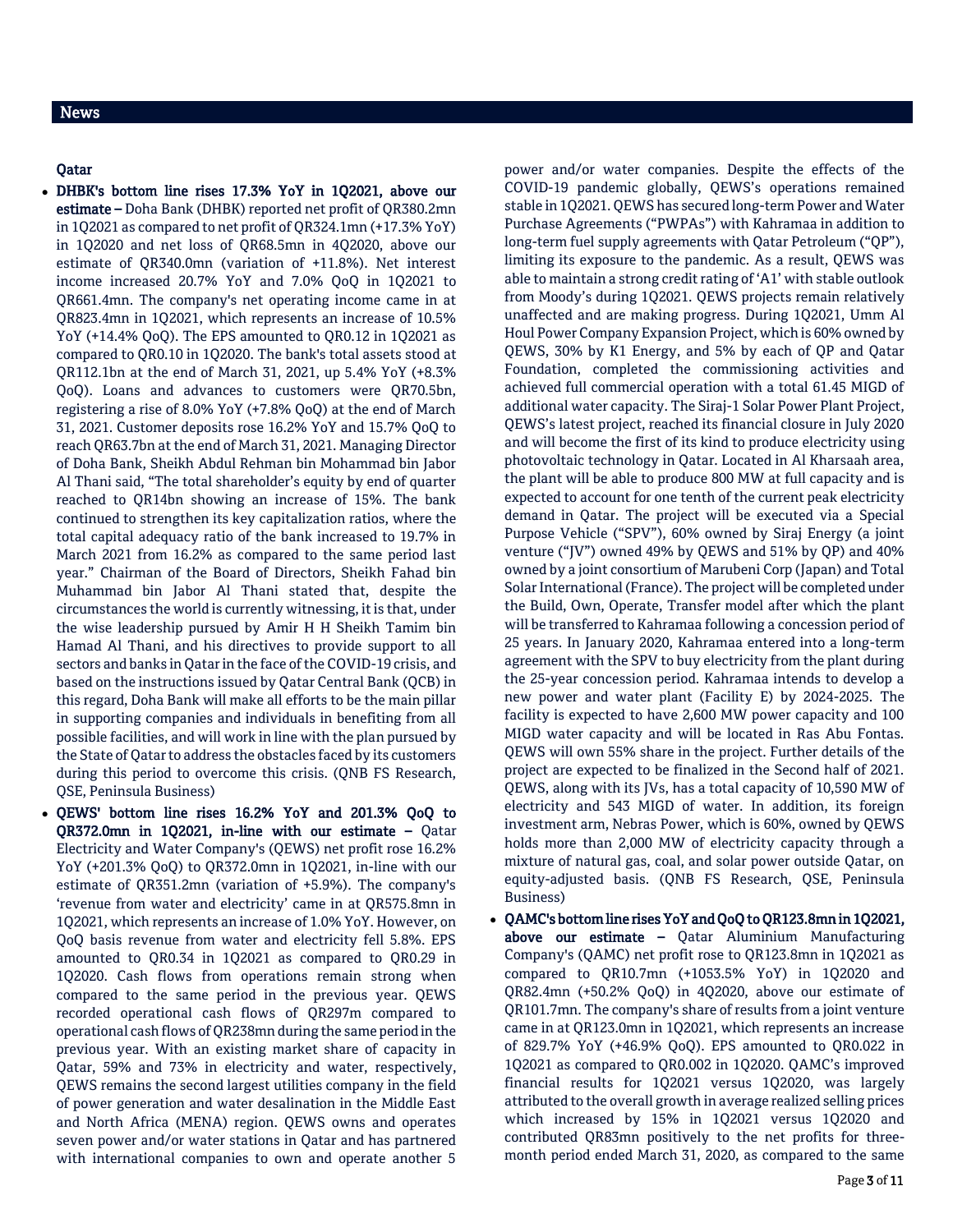period last year. On the other hand, with production levels remained flat, sales volumes slightly declined by 1% and contributed QR9mn negatively to net profits for 1Q2021 versus 1Q2020. Although sales volumes were marginally lower than last year, but QAMC's JV was successful in selling 100% of valueadded products (VAP) with no sales of standard ingots during the period. The shift from sales of standard ingots to VAP supported the overall evolution of EBIDTA margins. The cost of goods sold for 1Q2021 remained lower versus 1Q2020, mainly on account of decline in raw material costs, and cost optimization initiatives which resulted in savings in manpower costs. On overall basis, the decline in cost of goods sold contributed QR20mn positively to the net profits for 1Q2021 versus 1Q2020. Moreover, due to an overall decline in interest rates, JV's finance costs for 1Q2021 also declined by 57% versus 1Q2020, and contributed QR24mn positively to QAMC's net earnings for 1Q2021 in comparison to 1Q2020. QAMC's financial position continued to remain robust with the liquidity position at the end of March 31, 2021 reaching QR669mn in form of cash and bank balances (including proportionate share of cash and bank balances of the joint venture). During 1Q2021, QAMC's JV generated positive share of operating cash flows of QR180mn, with a share of free cash flows of QR133mn. QAMC's JV continues to maintain efficiency and cost competitiveness in terms of its production and operations. QAMC's JV is conducting CAPEX projects as per the planned schedule for the year, in line with the operational requirements. The continued efforts to manage cost have reflected positively on JV's operating cost structures, while keeping QAMC's JV on the lower side of the cost curve among global peers. (QNB FS Research, QSE, QAMC Press Release)

 AHCS net profit rises QoQ to QR67.9mn in 1Q2021, bang in-line with our estimate – Aamal Company's (AHCS) net profit declined 17.7% YoY (but rose 114.1% on QoQ basis) to QR67.9mn in 1Q2021, bang in line with our estimate of QR67.6mn (variation of +0.4%). The company's revenue came in at QR312.7mn in 1Q2021, which represents a decrease of 16.4% YoY (-6.6% QoQ). EPS remained flat YoY at QR0.01 in 1Q2021. Chairman of AHCS, Sheikh Faisal bin Qassim Al Thani said: "Local and international markets continue to face challenges due to the pandemic. While increased COVID-19 cases in Qatar towards the end of the first quarter of 2021 have resulted in stricter lockdown measures, most of our businesses are operating normally." He added: "We are pleased to report revenue growth of 15.1% in our Industrial Manufacturing segment, primarily driven by strong performances at Aamal Cement Industries and Aamal Cables. In our Property segment, rental income was less than in the first quarter of 2020 as AHCS adjusted rent levels to reflect market conditions. Moving forward, we expect rental income levels to improve significantly as new areas of City Center Doha have been let and as retailers open for business". Sheikh Faisal said that AHCS' Trading and Distribution segment saw a reduction in orders from the public sector for Ebn Sina Medical and Aamal Medical products, although the Company expects demand to increase in the coming months. Across its four business segments, Aamal continues to focus on improving operational efficiency, optimizing its production base and diversifying into new revenue streams. Sheikh Faisal added: "Particularly during these unprecedentedly challenging times, Aamal's commitment

to supporting the local community is as strong as ever. We are proud to have signed a three-year agreement with the Qatar Olympic Committee to sponsor the Al Adam team. Despite the ongoing challenges and uncertainty resulting from the pandemic, Aamal's long-term strategy and our diversified business model, supported by the strength of our balance sheet and the resilience of our operations, continue to provide a robust platform to maintain our market leading position." Chief Executive Officer and Managing Director of Aamal, Sheikh Mohamed bin Faisal Al Thani said: "Throughout the first quarter, Aamal's management team have remained focused on navigating through this challenging environment, and we have continued to take advantage of new business opportunities across all four segments. City Center Doha saw the introduction of several major tenants, such as H&M and Boots, and the opening of the East Food Court. Work on the City Center frontage is progressing well and once completed will offer new outdoor cafes and restaurants, as well as attractive landscaping to further enhance its appeal". Sheikh Mohamed said Aamal's Trading and Distribution segment benefited from improvements to the supply chain and product availability and saw a number of new initiatives launched across Ebn Sina Pharmacy, Foot Care Center and Aamal Medical. Ebn Sina Pharmacy has expanded its delivery network and the installation of a large robot at its Msheireb branch enables drugs to be dispensed accurately and at high speed. Foot Care Center has introduced new customized insole technology, while Aamal Medical continues to provide the latest healthcare technology. In the first quarter, it supplied Qatar's first 3D 4K Microvascular technology used in microvascular surgery. Inevitably, Aamal's Managed Services segment continued to be severely impacted by the restrictions imposed by the pandemic on travel, cleaning and hospitality services, and the closure of entertainment facilities. Sheikh Mohamed added: "Looking to the future, we are excited by the opportunities across all of Aamal's businesses, in particular the completion of the new frontage and the pipeline of new tenants at City Center Doha. God willing, the pandemic will recede and lockdown measures will be eased over the coming months." (QNB FS Research, QSE, Peninsula Business)

 ORDS' bottom line declines YoY to QR193.2mn in 1Q2021 – Ooredoo (ORDS) reported net profit of QR193.2mn in 1Q2021 as compared to net profit of QR386.8mn in 1Q2020 and net loss of QR341.7mn in 4Q2020.The company's revenue came in at QR7,197.4mn in 1Q2021, which represents a decrease of 1.3% YoY (-3.4% QoQ). EPS amounted to QR0.06 in 1Q2021 as compared to QR0.12 in 1Q2020. EBITDA increased by 6% YoY to QR3.2bn in 1Q2021, as the company maintains its focus on digitalization and cost optimization. EBITDA margin increased to 45% in 1Q2021 from 41% in 1Q2020, supported by EBITDA margin expansion in Indonesia, Kuwait, Iraq and Myanmar. Excluding FX impact EBITDA increased by 9%. Marginal YoY revenue declined by 1% to QR7.2bn in 1Q2021 due to a negative FX impact. Despite the COVID-19 pandemic excluding FX impact, revenue increased by 1%, mainly driven by growth in the Group's home market Qatar and in Indonesia. Data revenues account for more than 55% of total revenue driven by data leadership and digital transformation initiatives across the Group's operations. Commenting on the results, Chairman of Ooredoo, Sheikh Faisal bin Thani Al Thani, said: "Ooredoo Group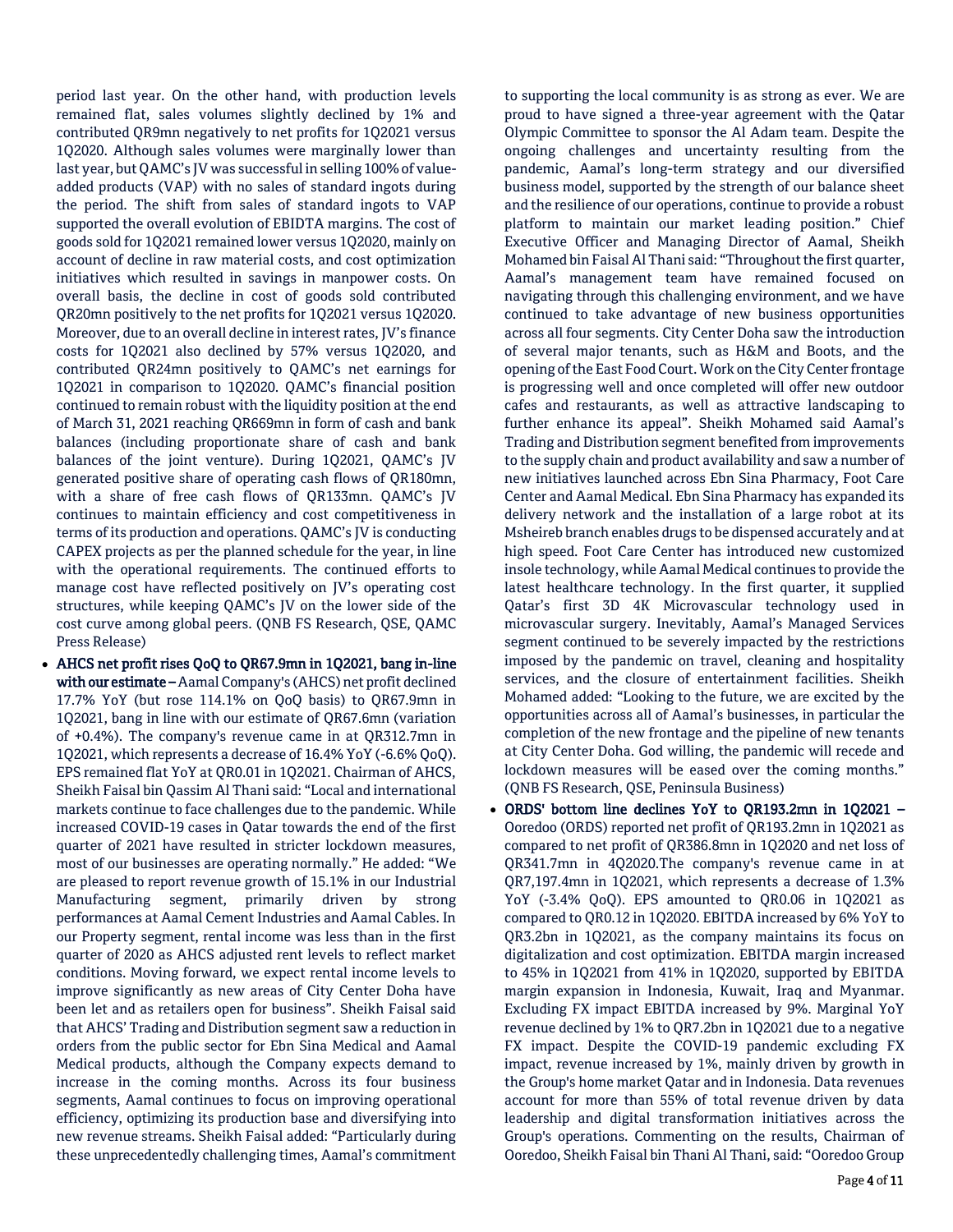delivered a robust set of results during the first quarter of 2021 despite challenging market conditions across many of our territories. We remained focused on our digital transformation agenda which has enabled us to create value for our customers by offering a seamless and convenient user experience as well as optimize our cost base by streamlining and automating processes. Consequently, our EBITDA margin improved to 45% in 1Q2021 compared to 41% for the same period last year." "We made good progress with our strategy to move to a more efficient and flexible asset light model with the successful sale and leaseback agreement valued at \$750m for more than 4,200 of our telecom towers in Indonesia to Edge Point Indonesia. Monetizing these assets forms an integral part of our group strategy to create value for both our shareholders and customers," he said. "During the quarter Ooredoo Group successfully priced its \$1bn bond issuance, reflecting the market's confidence in the strength and stability of our balance sheet as well as our strategy to deliver new and innovative solutions to our customers by leveraging our world class technology and infrastructure," he added. Also commenting on the results, Managing Director of Ooredoo, Aziz Aluthman Fakhroo said: "I am pleased to report that Ooredoo Group had a solid start to the year, despite challenging market conditions due to the COVID-19 pandemic. Ooredoo Group delivered a 6% increase in EBITDA to QR3.2bn in 1Q2021 compared to the same period last year. The growth was driven by the ongoing implementation of our cost optimization strategy which includes leveraging technology to drive efficiency. As a result, our EBITDA margin for the period increased to 45% in 1Q2021 compared to 41% for the same period last year, supported by margin expansion in Indonesia, Kuwait, Myanmar and Iraq. "Revenues remained under pressure due to a soft macroeconomic environment in many of our markets. Ooredoo Group reported revenues of QR7.2bn during the first quarter of 2021, down 1% compared to the same period in the previous year. Net Profit decreased by 50% to QR193m in Q1 2021 compared to the same period last year, mainly due to Foreign Exchange impact primarily coming from Myanmar with an FX Loss in Q1 2021 versus an FX Gain in Q1 2020," he added. Indosat Ooredoo continued to make strong progress with its strategy of offering simple, relevant, and transparent products supporting a 13% increase in revenue and a 36% increase in EBITDA. Ooredoo Kuwait increased its EBITDA margin to 28% in 1Q2021 compared to 25% 1Q2020 and Ooredoo Qatar's revenue increased slightly compared to 1Q2020. Ooredoo Group invests further in its infrastructure to bring world class services to its customers. During the quarter Asiacell launched 4G in Iraq and Ooredoo Oman is preparing for the launch of mobile 5G services in 2Q2021. Ooredoo Qatar saw positive growth during the period, with reported revenue growing 0.6% YoY to QR1.8bn (1Q2020: QR1.8bn). EBITDA stood at QR962m (1Q2020: QR966m), while EBTIDA margin remained stable at 54% (1Q2020: 55%). Total customer numbers were 3mn (1Q2020: 3.2mn). Ooredoo Qatar continued to work with a range of content providers to expand the home entertainment options. The Ooredoo ONE 'All-In-One' Home Service was a key factor in the growth of the Ooredoo tv customer base, which grew by 1% compared to 1Q2020. New products launched during the period include a new customizable app-managed postpaid plan and a revamped version of the Ooredoo Money app. The company was recognized as 'Global

Partner of the Year' and 'Digital Partner of the Year' by leading money transfer company MoneyGram. Successful community program included the Ooredoo Virtual Marathon, which drew a strong response in February 2021. (QSE, Peninsula Business)

- MRDS posts 1.5% YoY increase but 54.8% QoQ decline in net profit to QR7.0mn in 1Q2021 – Mazaya Real Estate Development's (MRDS) net profit rose 1.5% YoY (but declined 54.8% on QoQ basis) to QR7.0mn in 1Q2021. The company's rental income came in at QR6.9mn in 1Q2021, which represents an increase of 0.1% YoY (+0.4% QoQ). EPS remained flat YoY at QR0.006 in 1Q2021. (QSE)
- DOHI's bottom line rises to QR23.9mn in 1Q2021 Doha Insurance Group's (DOHI) net profit rose 62.0% YoY (+56.8% QoQ) to QR23.9mn in 1Q2021.The company's Net Premiums came in at QR125.5mn in 1Q2021, which represents an increase of 29.4% YoY (+40.0% QoQ). EPS amounted to QR0.05 in 1Q2021 as compared to QR0.03 in 1Q2020. (QSE)
- QIMD's bottom line rises 18.6% YoY and 6.5% QoQ to QR29.1mn in 1Q2021 – Qatar Industrial Manufacturing Company's (QIMD) net profit rose 18.6% YoY (+6.5% QoQ) to QR29.1mn in 1Q2021. The company's sales came in at QR124.3mn in 1Q2021, which represents an increase of 27.0% YoY (+4.9% QoQ). EPS amounted to QR0.06 in 1Q2021 as compared to QR0.05 in 1Q2020. (QSE)
- MERS' net profit declines 2.7% YoY and 28.7% QoQ to QR49.2mn in 1Q2021 – Al Meera Consumer Goods Company's (MERS) net profit declined 2.7% YoY (-28.7% QoQ) to QR49.2mn in 1Q2021. The company's sales came in at QR723.1mn in 1Q2021, which represents a decrease of 18.5% YoY (-2.5% QoQ). EPS remained flat YoY at QR0.25 in 1Q2021. (QSE)
- MCCS' reports net profit of QR33.3mn in 1Q2021 as compared to net loss of QR21.1mn in 1Q2020 – Mannai Corporation (MCCS) reported net profit of QR33.3mn in 1Q2021 as compared to net loss of QR21.1mn in 1Q2020 and net profit of QR213.7mn in 4Q2020.The company's revenue came in at QR3,600.9mn in 1Q2021, which represents an increase of 35.3% YoY. However, on QoQ basis revenue fell 6.6%. The EPS amounted to QR0.07 in 1Q2021 as compared to loss per share of QR0.05 in 1Q2020. (QSE)
- QCFS' net profit declines 28.8% YoY and 9.5% QoQ to QR1.0mn in 1Q2021 – Qatar Cinema and Film Distribution Company's (QCFS) net profit declined 28.8% YoY (-9.5% QoQ) to QR1.0mn in 1Q2021. The company's operating Income came in at QR0.3mn in 1Q2021, which represents a decrease of 72.8% YoY. However, on QoQ basis operating Income rose 48.6%. EPS amounted to QR0.017 in 1Q2021 as compared to QR0.023 in 1Q2020. (QSE)
- AKHI's bottom line rises 34.8% YoY in 1Q2021 Al Khaleej Takaful Insurance Company (AKHI) reported net profit of QR21.8mn in 1Q2021 as compared to net profit of QR16.2mn in 1Q2020 and net loss of QR70.8mn in 4Q2020. EPS amounted to QR0.086 in 1Q2021 as compared to QR0.063 in 1Q2020. (QSE)
- QISI posts 5.2% YoY decrease but 37.2% QoQ increase in to QR23.7mn net profit in 1Q2021 – Qatar Islamic Insurance Company's (QISI) net profit declined 5.2% YoY (but rose 37.2% on QoQ basis) to QR23.7mn in 1Q2021. EPS amounted to QR0.16 in 1Q2021 as compared to QR0.17 in 1Q2020. (QSE)
- Moody's affirms ratings of MARK and places KCBK on review for upgrade – Global credit rating agency Moody's has affirmed the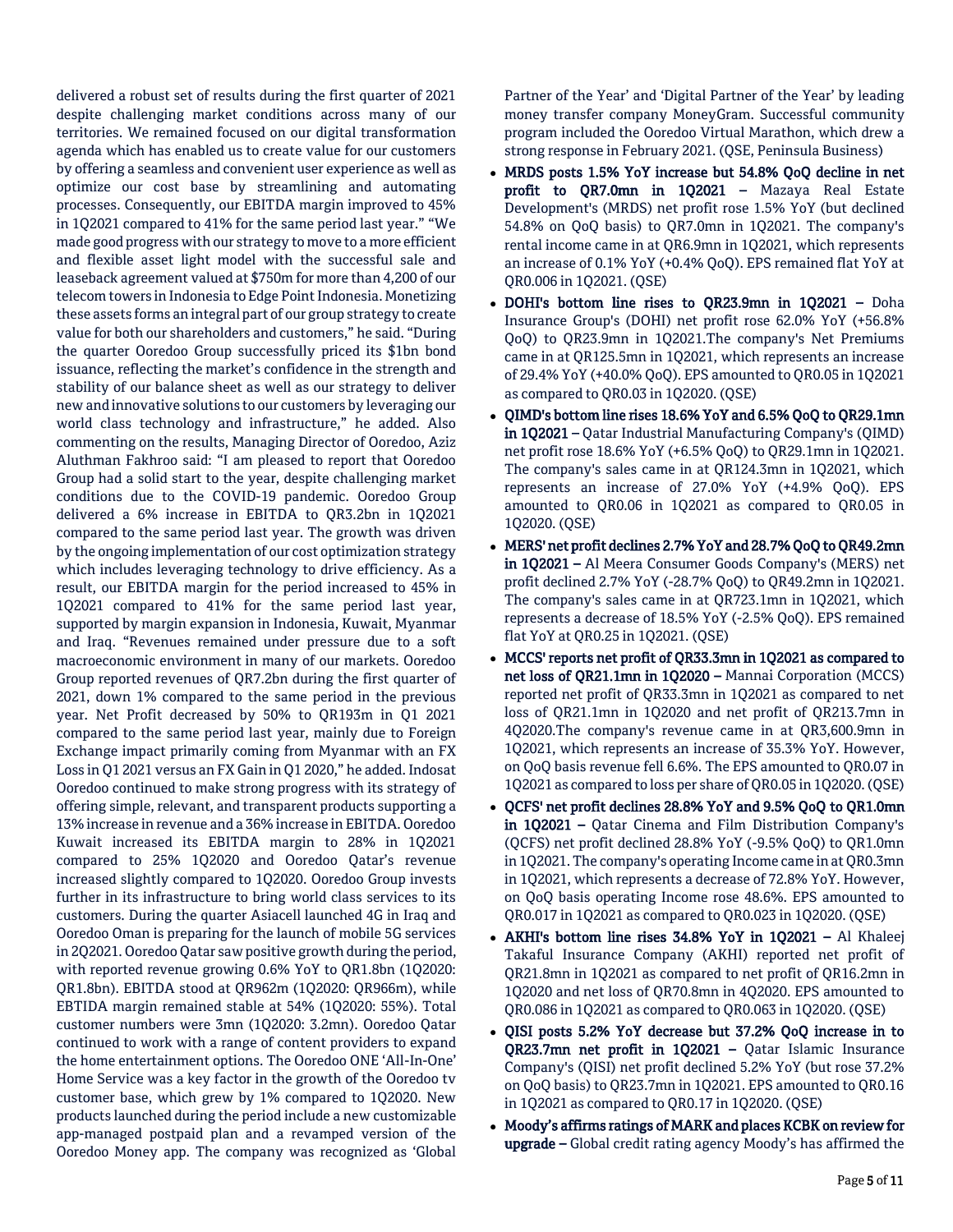long-term and short-term issuer ratings of Masraf Al Rayan (MARK) at 'A1/P-1'. At the same time, the rating agency placed on review for upgrade long-term and short-term bank deposit ratings of Al Khaliji (KCBK) at 'A3/P-2', reflecting Moody's views that they will converge with those of MARK once the merger is finalized and receives all relevant authorizations. In addition, Moody's has affirmed the baseline credit assessments (BCAs) and adjusted BCAs of MARK and KCBK at 'baa2' and 'ba1' respectively. The outlook on MARK long-term issuer ratings remains stable. The rating action follows the "significant" progress made by both the banks in seeking approvals, including an initial nod from the Qatar Central Bank, after the merger announcement in January 2021. The merger remains subject to regulatory and shareholder approvals and is expected to be completed in the fi rst half of 2021. Once completed, the surviving entity will be MARK and all assets and liabilities (including funding vehicles) of KCBK will be transferred to the former in exchange for new MARK shares issued to the latter's shareholders. The affirmation of MARK's ratings captures Moody's view that the merger with KCBK, while offering longerterm potential benefits, will not immediately alter the bank's strong standalone credit profile. The rating agency also notes that the merger with KCBK will not result in a "significant" shift in MARK's business mix or solvency given that it is about twice the size of KCBK. MARK is currently Qatar's fourth-largest bank with a 7% market share of banking system assets as on December 2020 which will increase to 10% following the completion of the merger. The merger will position MARK as Qatar's second-largest bank and the largest Islamic bank in Qatar. In addition to benefits related to scale, its profitability will benefit from the cost and revenue synergies and stronger liquidity profile of KCBK. Moody's affirmation of MARK's 'A1' issuer rating captures its BCA of 'baa2' and a very high likelihood of support from the government, which continues to translate into four notches of uplift from the bank's BCA as post-merger, the entity will increase its market share and become more domestically important. "The combined entity's asset quality is expected to remain strong," it said, adding the combined nonperforming financing to gross financing ratio (NPF ratio analogous to non-performing loans ratio for non-Islamic banks) will be around 1%, a similar level to MARK's standalone. Moody's expects the combined entity's NPL ratio to remain well below the 2% Qatari average. Although the bank's asset quality remained strong, it has been normalizing from a very low 0.2% as of December 2016. The bank's strong asset quality reflects the fact that its credit portfolio is dominated by prime borrowers related to the Qatari government and its related entities (49% of financing book on a standalone basis and 41% pro-form for the combined entity) and large private companies engaged in government-sponsored projects. (Gulf-Times.com)

 ORDS extends exclusivity period of MoU with CK Hutchison to combine Indonesian businesses – Ooredoo (ORDS) announced that it has extended the period of exclusivity for the non-legally binding Memorandum of Understanding (MoU) with CK Hutchison Holdings Limited ("CK Hutchison") in relation to a possible transaction to combine their respective telecommunications businesses in Indonesia, PT Indosat Tbk and PT Hutchison 3 Indonesia, until June 30, 2021. This extension will provide more time to complete the ongoing due

diligence and negotiate the final terms of a possible combination of the entities. As of the date of this announcement, no decision has been taken to proceed with a transaction and there is no certainty over what the scope or terms of such a transaction would be. Any material developments with respect to the transaction will be announced in due course. (QSE)

- QE INDEX ETF discloses its financial statements QE Index ETF disclosed its financial statements as at and for the period ending March 31, 2021. The statements show that the net asset value as of March 31, 2021 amounted to QR421,498,054 representing QR10.482 per unit. In addition, QE Index ETF distributed dividends during the second quarter of 2021. (QSE)
- Qatar's industrial sector sees strong rebound both YoY and MoM in March – Qatar's industrial sector saw strong rebound both YoY and MoM this March, mainly on robust prices in the hydrocarbons and certain manufactured products as basic chemicals, refined petroleum products and basic chemicals, according to official estimates. Qatar's PPI — a measure of the average selling prices received by the domestic producers for their output —registered 23.6% and 3.6% on yearly and monthly basis respectively, said the figures released by the Planning and Statistics Authority (PSA). The PSA had released a new PPI series in late 2015. With a base of 2013, it draws on an updated sampling frame and new weights. The previous sampling frame dates from 2006, when the Qatari economy was much smaller than today and the range of products made domestically much narrower. The mining PPI, which carries the maximum weight of 72.7%, reported a robust 27.8% surge YoY in March 2021 as the selling price of crude petroleum and natural gas was seen gaining 27.8%, even as that of stone, sand and clay declined 5.3%. The mining PPI registered a 4.5% increase on a monthly basis in March this year on the back of a 4.5% jump in the selling price of crude petroleum and natural gas and 0.1% in stone, sand and clay. The manufacturing sector, which has a weight of 26.8% in the PPI basket, witnessed a 15.7% increase YoY in March 2021 on a 26.4% jump in the price of basic chemicals, 15.7% in basic metals, 15.3% in refined petroleum products, 7.9% in paper and paper products, 6.4% in juices and 1.1% in dairy products. Nevertheless, there was 10.1% shrinkage in the price of cement and other nonmetallic mineral products, 1.5% in grain mill and other products, 1% in rubber and plastics products and 0.2% in beverages. The manufacturing sector PPI had seen a monthly 1.8% expansion in March 2021 as the selling price of basic metals shot up 2.9%, refined petroleum products 1.8%, basic chemicals 1.7%, dairy products 0.6% and grain mill and other products 0.3%. However, the prices of rubber and plastic products declined 2.6%, cement and other non-metallic mineral products 0.8% and beverages 0.2%. The utilities group, which has a mere 0.5% weightage in the PPI basket, saw its index surge 7.7% YoY because the selling prices of electricity and water were seen rising 2.7% and 15.2% respectively in March 2021. The index had however seen a 6.4% contraction MoM this March with the selling price of electricity and water dropping 8.9% and 3% respectively. (Gulf-Times.com)
- Kahramaa President chairs review meeting The Qatar General Electricity and Water Corporation (Kahramaa) held a virtual meeting to review the institutional performance, a statement said. Chaired by President Essa bin Hilal Al-Kuwari, the meeting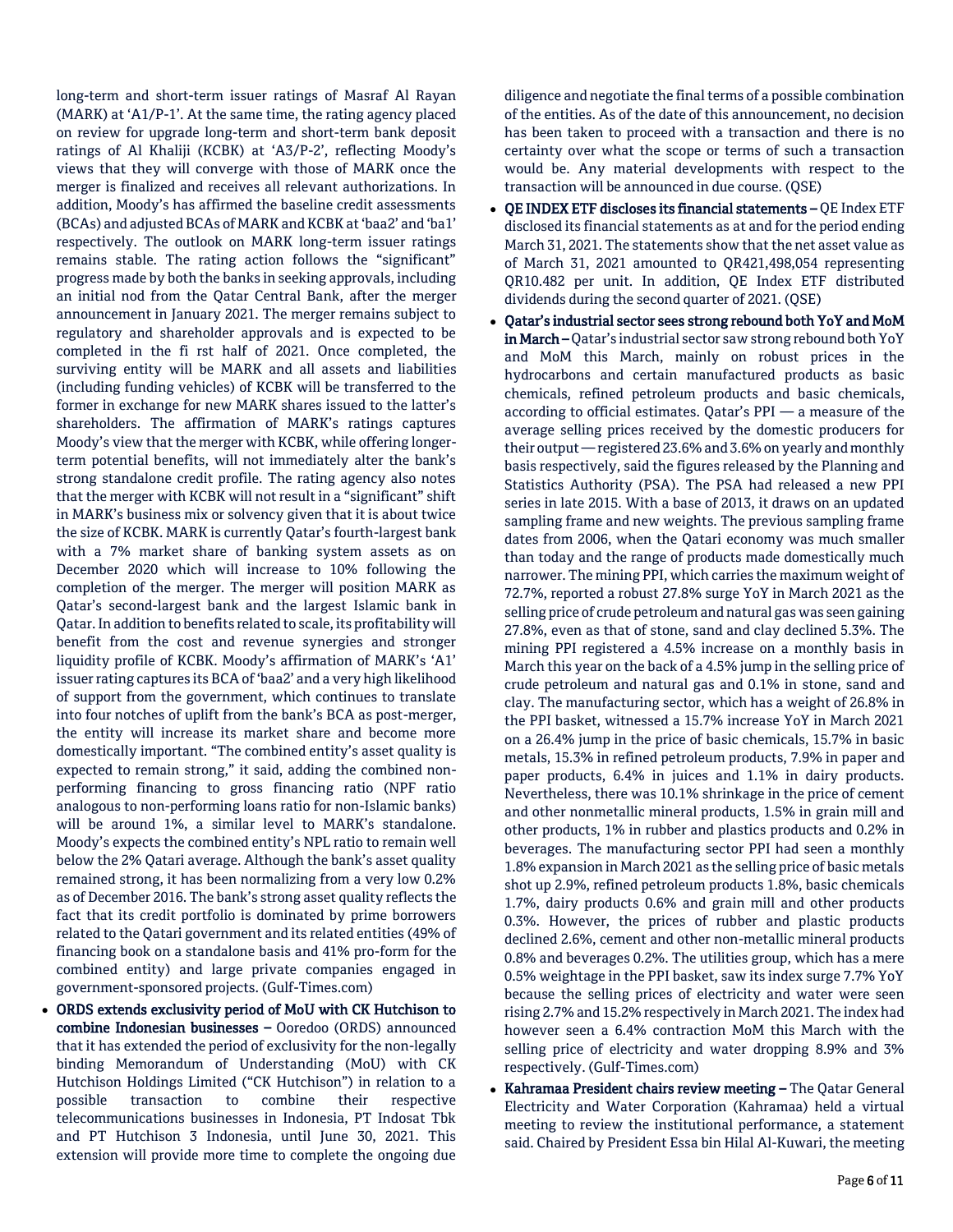aimed to ensure that the goals and plans included in the general strategy are met. In attendance were directors and heads of departments. Al-Kuwari praised the efforts made by all employees to improve the level of services provided while hailing the progress towards achieving Kahramaa's vision and goals and ensuring an effective and influential presence at all levels. The meeting reviewed the achievements of Kahramaa during the first quarter of 2021, discussed the progress of installing smart meters, evaluating the results and incoming data, and the implementation of a strategic project to install 100 charging stations for electric cars. The project is expected to reduce harmful carbon emissions by at least 7% until 2022. During the first quarter of the year, Kahramaa also signed an agreement with Japanese company Marubeni to create a smart platform for the efficient use of electricity and water. This coincided with the launch of the national initiative to reduce consumption in the residential sector by 5%. This will help Kahramaa achieve a better understanding of consumption patterns and means of awareness-raising and rationalization. (Gulf-Times.com)

- Qatar Cabinet decides to allow 50% capacity at private health centers – Prime Minister and Minister of Interior HE Sheikh Khalid bin Khalifa bin Abdulaziz Al Thani chaired today via video conference the Cabinet's regular meeting. The Cabinet decided to permit private health care facilities to provide their services not exceeding 50% of their capacity. This decision will take effect from April 29, 2021, until further notice. (Peninsula Qatar)
- Nasser Al Khater: FIFA Arab Cup 2021 may see full return of fans to stadiums in Qatar – With the State of Qatar overcoming challenges posed by the global pandemic and successfully hosting sporting events, the Chief Executive Officer of FIFA World Cup Qatar 2022 Nasser Al Khater hopes for the successful return of fans to stadiums when the FIFA Arab Cup 2021 is staged from November 30 to December 18. Speaking soon after the draw ceremony for FIFA Arab Cup 2021 at Katara Opera House on Wednesday, Nasser Al Khater said, "The important thing is for us to be a dynamic culture. We have luckily been able to host several tournaments with the safe return of football fans to the stadiums earlier. We hope that the situation will be different now with the rollout of the vaccines and we would be able to host a tournament with the full return of fans to the stadiums. However, we'll be ready for any eventuality." (Qatar Tribune)

## International

 Government money seen powering US economy in first quarter – US economic growth likely accelerated in the first quarter, fueled by massive government aid to households and businesses, charting the course for what is expected to be the strongest performance this year in nearly four decades. The USs' economy is rebounding more quickly compared to its global rivals, thanks to two additional rounds of COVID-19 relief money from Washington as well as easing anxiety over the pandemic, which has boosted domestic demand and allowed services businesses like restaurants and bars to reopen. Though the anticipated pick-up in gross domestic product last quarter would leave output just below its level at the end of 2019, the economy remains at least a couple of years away from fully recovering from the pandemic recession, which started in February 2020. The Commerce Department will publish its snapshot of firstquarter GDP growth on Thursday at 8:30 am EDT (1230 GMT). The economy likely grew at a 6.1% annualized rate in the first three months of the year, according to a Reuters survey of economists. That would be the second-fastest GDP growth pace since the third quarter of 2003 and would follow a 4.3% rate in the fourth quarter. The survey was, however, conducted before this week's March durable goods orders, goods trade deficit as well as wholesale and retail inventories data. Economists at Goldman Sachs initially trimmed their GDP growth estimate by one-tenth of a percentage point to a 7.4% rate after the durable goods data. They subsequently raised the estimate to a 7.7% pace after the goods trade deficit and inventory data. (Reuters)

- Fed stays the course, nods to 'strengthened' US recovery The Federal Reserve held interest rates and its monthly bond-buying program steady on Wednesday, nodding to the US economy's growing strength but giving no sign it was ready to reduce its support for the recovery. "Amid progress on vaccinations and strong policy support, indicators of economic activity and employment have strengthened," the US central bank said in a unanimous policy statement at the end of a two-day meeting. Nevertheless, "the path of the economy will depend significantly on the course of the virus, including progress on vaccinations," the Fed said. "The ongoing public health crisis continues to weigh on the economy and risks to the economic outlook remain." The language about the coronavirus reflected a slightly less negative view than the Fed's description in March, when it said the health crisis "poses considerable risks to the economic outlook," and analysts took note. Coupled with the strong language on the economy, analysts said that suggested at least a small step by the Fed towards the beginnings of a discussion about when to wean the US economy from crisis-era programs. "It is very much tiptoeing in the direction of a stronger economic backdrop that could potentially justify tapering and eventual rate increases," said Steven Violin, portfolio manager for F.L.Putnam Investment Management Company in Wellesley, Massachusetts. Yet despite the evidence of improvement, the Fed on Wednesday left unchanged the list of conditions, first set in December, that must be met before it considers pulling back from the emergency support put in place to stem the economic fallout of the pandemic in 2020. That includes "substantial further progress" towards its inflation and employment goals before stepping back from its monthly bond purchases. (Reuters)
- US goods trade deficit vaults to record high in March The US trade deficit in goods jumped to a record high in March, suggesting trade was a drag on economic growth in the first quarter, but that was likely offset by robust domestic demand amid massive government aid. Economic activity in the US has rebounded more quickly compared to its global rivals. The pentup demand is drawing in imports, eclipsing a recovery in exports and keeping the overall trade deficit elevated. The report from the Commerce Department on Wednesday also showed inventories at retailers were drawn down in March, underscoring the strong domestic demand. The goods trade deficit surged 4.0% to \$90.6bn last month, the highest in the history of the series. Exports of goods accelerated 8.7% to \$142.0bn. They were boosted by shipments of motor vehicles, industrial supplies, consumer and capital goods, and food. The jump in exports was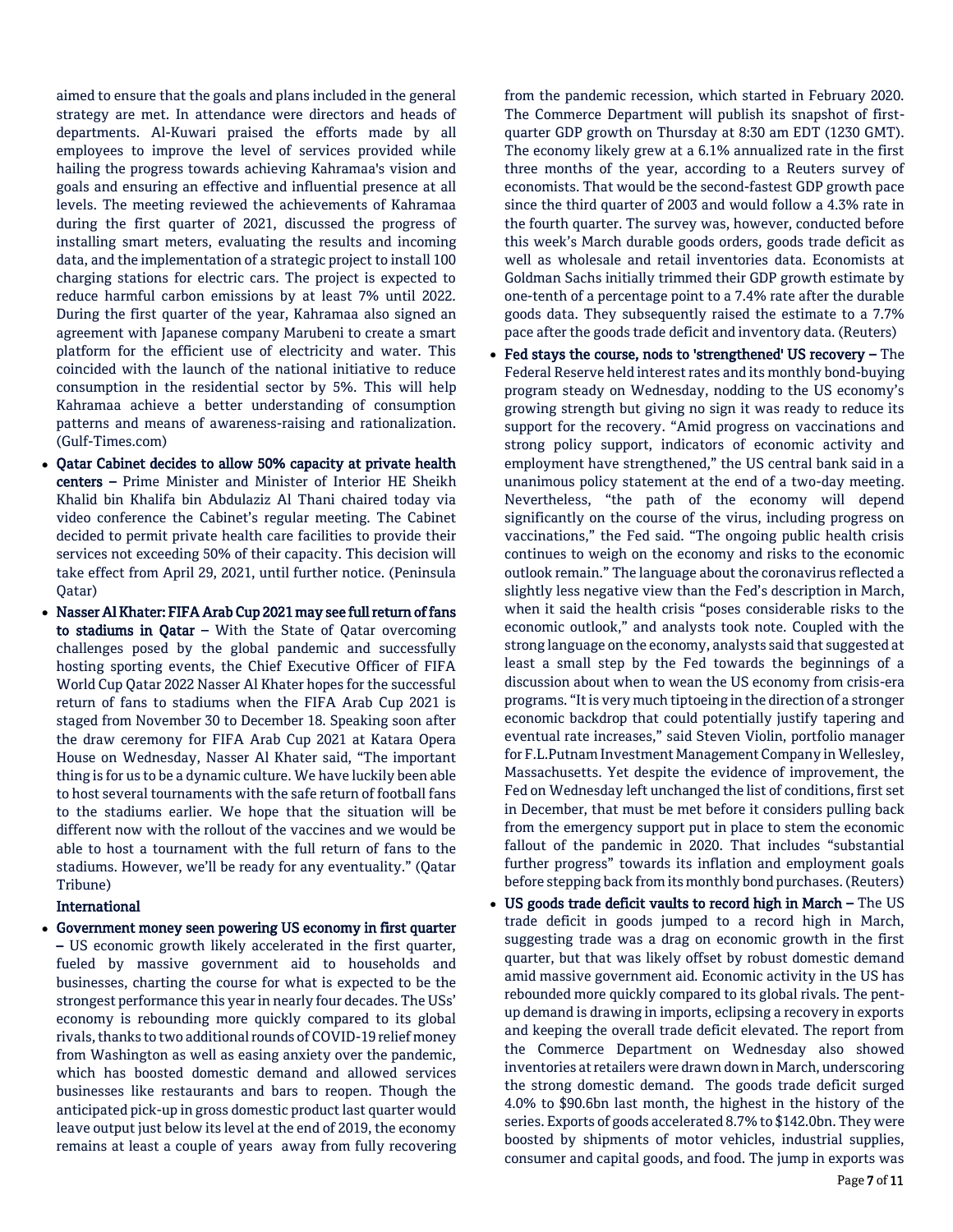offset by a 6.8% advance in imports to \$232.6bn. Imports rose broadly. There were large gains in imports of motor vehicles, industrial supplies, consumer goods and food. Capital goods imports also rose solidly. Demand during the pandemic shifted to goods from services, with Americans cooped up at home. Consumption has been boosted by the very generous fiscal stimulus, including the White House's \$1.9tn COVID-19 pandemic rescue package, which dispatched one-time \$1,400 checks to qualified households and extended a \$300 unemployment subsidy through early September. Economists expect the goods trade deficit will remain large at least until year-end, with demand reverting back to services like air travel and dining out following the expansion of the COVID-19 vaccination program to all adult Americans. (Reuters)

- J.D. Power, LMC Automotive: US auto sales to more than double in April – US auto retail sales for April are expected to be the highest ever recorded for the month, helped by strong consumer demand and tighter inventories at dealerships, industry consultants J.D. Power and LMC Automotive said on Wednesday. Retail sales for new vehicles in April are forecast to reach 1.3mn units, up 110.6% compared with last year, said the statement. Total auto sales for April, including retail and nonretail, are projected to reach 1.5mn units, a 107.1% increase compared to the same period in 2020. "With the sales pace exceeding the rate at which vehicles are being produced, compounded by significant production disruption due to microchip shortages, there is a growing risk to the industry's ability to sustain the current sales pace in the coming months," said Thomas King, president of the data and analytics division at J.D. Power. Average transaction prices are expected to rise 6.8% to \$37,572, the highest ever for April, while the average incentive spending per unit is expected to fall to \$3,191 from \$4,953 last year. King said low inventories "have enabled manufacturers and retailers to reduce discounts", and consumers were willing to buy vehicles closer to the manufacturer's suggested retail price (MSRP) and more expensive vehicles. The total seasonally adjusted annualized rate for the month will be 18.1mn vehicles, while it was 16.4mn units in 2019, the report said. (Reuters)
- GfK: German consumer morale drops unexpectedly heading into May – German consumer morale deteriorated unexpectedly heading into May as rising COVID-19 infections led to a retightening of restrictions on shopping, travel and public life in many areas of Europe's largest economy, a survey showed on Wednesday. The GfK research institute said its consumer sentiment index, based on a survey of around 2,000 Germans, fell to -8.8 points from a revised -6.1 in April. Consumers' views on the economic outlook and personal income expectations decreased significantly whereas their propensity to buy increased moderately, the survey showed. "Hopes for further easing of restrictions and a revival of consumption have been noticeably dampened," GfK consumer expert Rolf Buerkl said, adding that the recovery of the economy would continue to lag due to the third COVID-19 wave. Germany is struggling to contain an aggressive third wave of coronavirus infections as efforts have been complicated by the more contagious B117 variant, first discovered in Britain, and a relatively slow introduction of vaccines against the pandemic. Finance Minister Olaf Scholz and Economy Minister Peter Altmaier have both

cautioned in the past days that they don't expect any substantial easing of curbs before the end of May. If coronavirus cases fall and restrictions can be lifted in the course of the summer, the government expects household spending to fuel a consumer-led recovery and support its upwardly revised growth forecast of 3.6% this year. (Reuters)

- French consumer sentiment steady in April despite lockdown French consumer sentiment held steady unexpectedly in April despite a new round of lockdown measures this month to contain the coronavirus outbreak, official data showed. The INSEE statistics agency said its monthly consumer sentiment index was unchanged from March at 94, beating the average expectation in a Reuters poll of 15 economists for a fall back to 93. France, the euro zone's second biggest economy, started its third national lockdown at the end of March after suffering a spike in COVID-19 deaths and case numbers. INSEE's survey showed that household pessimism about the general economic outlook remained the lowest in April since the outbreak started in March 2020, while concerns about unemployment were the lowest since April last year. However, there was no indication households intended to stop stashing extra cash for a rainy day with those surveyed reporting savings intentions the highest since the monthly poll began in 1972. (Reuters)
- Brazil Treasury swells emergency cash buffer to record 1.12tn Reais – Brazil's government increased its emergency cash buffer in March to cover future debt obligations and other due payments to more than 1tn Reais, Treasury figures showed, as public debt also rose to a new all-time high. The Treasury swelled its liquidity cushion, essentially an emergency cash buffer, by 20% in nominal terms from the previous month to a new high of 1.12tn Reais (\$207bn), it said in a monthly report. The amount is enough to cover more than seven months of debt maturities, the Treasury said, adding that some 435bn Reais of debt was scheduled to mature in April and May alone. Brazil's central bank raised interest rates in March for the first time in six years and is widely expected to do so again next week and in the coming months, as it tries to get inflation back down to target. Brazil's federal public debt rose 0.85% in March from the month before to a new record high 5.24tn Reais (\$972bn), the Treasury said, adding the total domestic debt stock rose 0.7% to 4.99tn Reais. The average cost of servicing the public debt stock fell to a new low of 7.6% from 8.1%, largely due to a steep fall in the cost of servicing hard currency debt, Treasury said. The share of public debt in the hands of foreign investors rose again, edging up to 9.5% from 9.4% in February and 9.2% at the end of last year. That is still half of what it was in 2015, however. (Reuters)

## Regional

 Fitch Ratings: Funding needs and upcoming maturities to drive Sukuk issuance – Sovereign Sukuk issuance momentum is likely to be driven by the need to diversify funding and meet upcoming maturities, along with intact investor appetite, Fitch Ratings says in a new report. Although less pandemic-related support, economic recovery and higher oil prices could result in lower financing needs for sovereigns, we expect one-off or infrequent issuance to support 2021 volumes. Fitch estimates total sovereign sukuk issuance rose by 29% to \$75 billion in 2020 for Bahrain, Indonesia, Malaysia, Oman, Saudi Arabia and Turkey, usually the main Sukuk-issuing sovereigns. A sharp increase in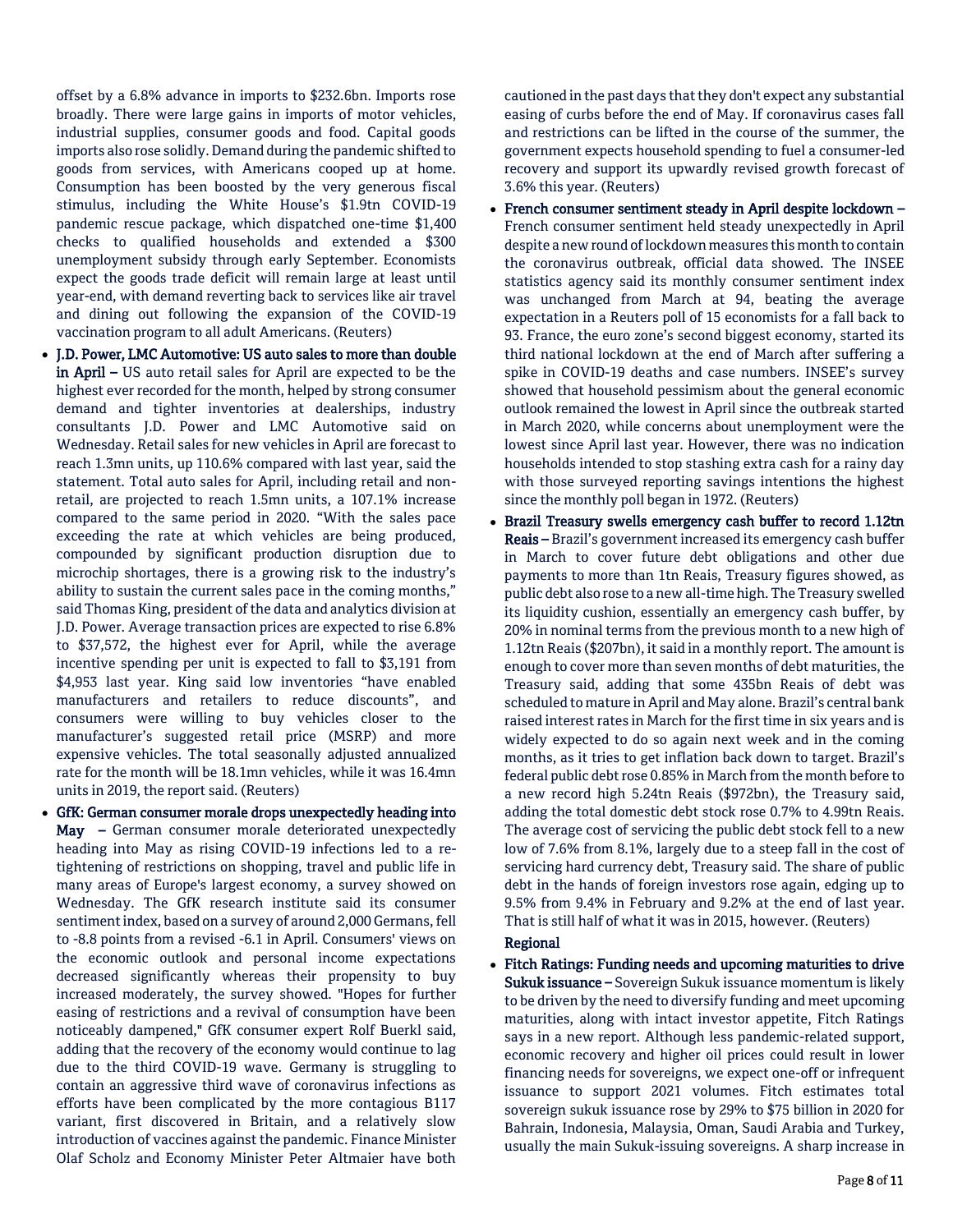financing requirements contributed to record Sukuk issuance by the six in 2020. After three years of growth, Fitch estimates that Sukuk fell to 26% of market financing in 2020 from 30% in 2019. Domestic Sukuk issuance held up well, dipping as a proportion of total issuance to 29% (from 32% in 2019) but in US dollar terms rising by 45% to \$70bn. The proportionate decline was much greater for external issuance likely reflecting the larger investor base for conventional debt and the development of local sukuk markets. Unlike previous years, Saudi Arabia and Turkey did not issue sukuk externally in 2020. Performance of sovereign sukuk is strongly correlated to comparable sovereign bonds, although divergences appeared at the height of market volatility in March/April 2020, likely reflecting liquidity pressures. In 1Q21, this relationship had normalized to pre-2020 levels. (Bloomberg)

- Saudi Arabia's official reserves rise after three months of decrease – Saudi Arabia's official reserve assets of Saudi Arabia rose SR28.7bn, or 1.7%, from the previous month to SR1.68tn in March, according to Saudi Arabian Monetary Agency figures. Reserves are down 5.2% from the same period last year. Gold remained unchanged YoY at SR1.62bn. Foreign currency reserves are up 5.7% MoM, down 16% YoY to SR513.6bn. Special Drawing Rights (SDR) are down 2% MoM, unchanged YoY at SR31bn. IMF reserve position is down 3.6% MoM, up 40% YoY to SR13bn. The March M1 money supply rose 11.3% from year ago, M2 money supply rose 8.1% from year ago and M3 money supply rose 8.9% from year ago. (Bloomberg)
- Saudi Aramco revived talks for 20% stake in Reliance arm Saudi Arabia held talks with Reliance Industries about a cash and share deal for a stake in the Indian company's refining and petrochemicals arm, the Financial Times reports, citing sources. Talks revived in recent weeks to finalize Saudi Aramco's acquisition of a 20% stake in the conglomerate's assets. Kingdom is weighing paying for deal with Saudi Aramco shares initially followed by staggered cash payments over several years. Talk of the transfer of share ownership could be referring to Reliance, but more likely related to other discussions with Chinese and other investors about stake sales, the report says, citing sources. (Bloomberg)
- Saudi Tadawul Group hires JP Morgan, Citi, NCB Capital for IPO – Saudi Tadawul Group, the owner and operator of the country's stock market, said on Wednesday it appointed JP Morgan, Citigroup and the securities arm of Saudi National Bank for its initial public offering. Tadawul said the public share sale will allow it to expand and strengthen its position globally. The deal is part of efforts by Saudi Arabia to diversify its economy. With a market capitalization of \$2.5tn, Tadawul is the Arab world's largest stock exchange. Saudi Arabia's stock exchange has converted itself into a holding company and will be renamed Saudi Tadawul Group ahead of the listing this year, Group Chief Executive Khalid al-Hussan said previously. The group will have four subsidiaries - its bourse Saudi Exchange, securities clearing and depository businesses and technology services. (Reuters)
- Gulf Navigation completes AED200mn debt restructuring Gulf Navigation completes AED200mn debt restructuring. It has restructured loan with Australis Maritime Limited so cost of debt will be reduced by 25%, or equivalent of AED4mn in savings annually. It is working with majority of lenders on new, flexible terms. It expects to turn to profitability in 2021. Company has

fully paid all obligations to Abu Dhabi Commercial Bank. It is studying options to expand, increase maritime fleet, whether through new acquisitions or mergers. (Bloomberg)

- Abu Dhabi Ports gets \$1bn via 10-year bonds State-owned Abu Dhabi Ports on Wednesday sold \$1bn in 10-year bonds after receiving more than \$4.6bn in orders for the debt sale, which it will use for general corporate purposes, a document showed. The bonds were sold at 110 basis points (bps) over mid-swaps, which was tightened from initial guidance of around 145 bps over midswaps, the document from one of the banks on the deal showed. Citi, First Abu Dhabi Bank, Standard Chartered, HSBC, Mizuho, Societe Generale, BNP Paribas, Credit Agricole and SMBC Nikko arranged the deal. Reuters reported on Sunday that Abu Dhabi Ports had secured a \$1bn loan from nine banks including Citi, FAB, HSBC and Standard Chartered. A source said it was also planning a bond sale. Abu Dhabi Ports, which is owned by the emirate's holding company ADQ, owns and operates 11 ports and terminals in the United Arab Emirates and Guinea. Fitch Ratings and S&P Global Ratings both assigned Abu Dhabi Ports an A+ rating last week. (Reuters)
- Dana Gas says IPR Wastani Petroleum seeks arbitration over cancelled Egypt deal – Dana Gas said on Wednesday that IPR Wastani Petroleum Ltd, a member of the IPR Energy Group, has requested arbitration after Dana Gas cancelled a sale of oil and gas assets in Egypt. Dana Gas on Sunday said it had terminated the deal with IPR Wastani Petroleum, signed last year, for the onshore assets after the sides were unable to agree on conditions. IPR Wastani Petroleum has submitted a request for arbitration, disputing Dana Gas' right to terminate the sale and purchase and agreement, Dana Gas said. Dana Gas, listed in the UAE, said it was "very confident" of its legal position and right to cancel the sale and purchase agreement and would defend the proceedings. (Reuters)
- NBF recorded a net profit of AED42.0mn in 1Q2021 NBF recorded a net profit of AED42.0mn for the three-month period ended March 31, 2021, up 107.8% compared to AED75.4mn in the corresponding period of 2020, despite the challenging credit conditions and the third wave of the COVID-19 pandemic. Operating income stood at AED360.2mn, down 13.7% compared to AED417.5mn in the corresponding period of 2020 reflecting the testing operating conditions presented by the COVID-19 pandemic from 2Q2020. Lower interest rates and margins coupled with subdued economic activity affected the drop in income. This was offset by management's focus on core business, lowering cost of funds, adjusting its investment strategy and achieving operating efficiencies from its automation and digital endeavors. The capital adequacy ratio (CAR) is being kept at a recent high for the bank to underpin the bank's ability to ride out any challenges arising out of the evolving operating landscape. CAR stood at 19.6% (Tier 1 ratio of 18.5% and CET 1 ratio of 14.3%) compared to 19.2% (Tier 1 ratio of 18.1% and CET 1 ratio of 14.0%) at 2020 year-end. Loans and advances and Islamic financing receivables rose marginally by 0.7% to reach AED25.0bn compared to AED24.8bn at 2020 year-end and AED27.2bn as at March 31, 2020. (ADX, Press Release)
- Fitch affirms Gulf Bank at 'A+'; Negative outlook Fitch Ratings has affirmed Gulf Bank (GB) Long-Term Issuer Default Rating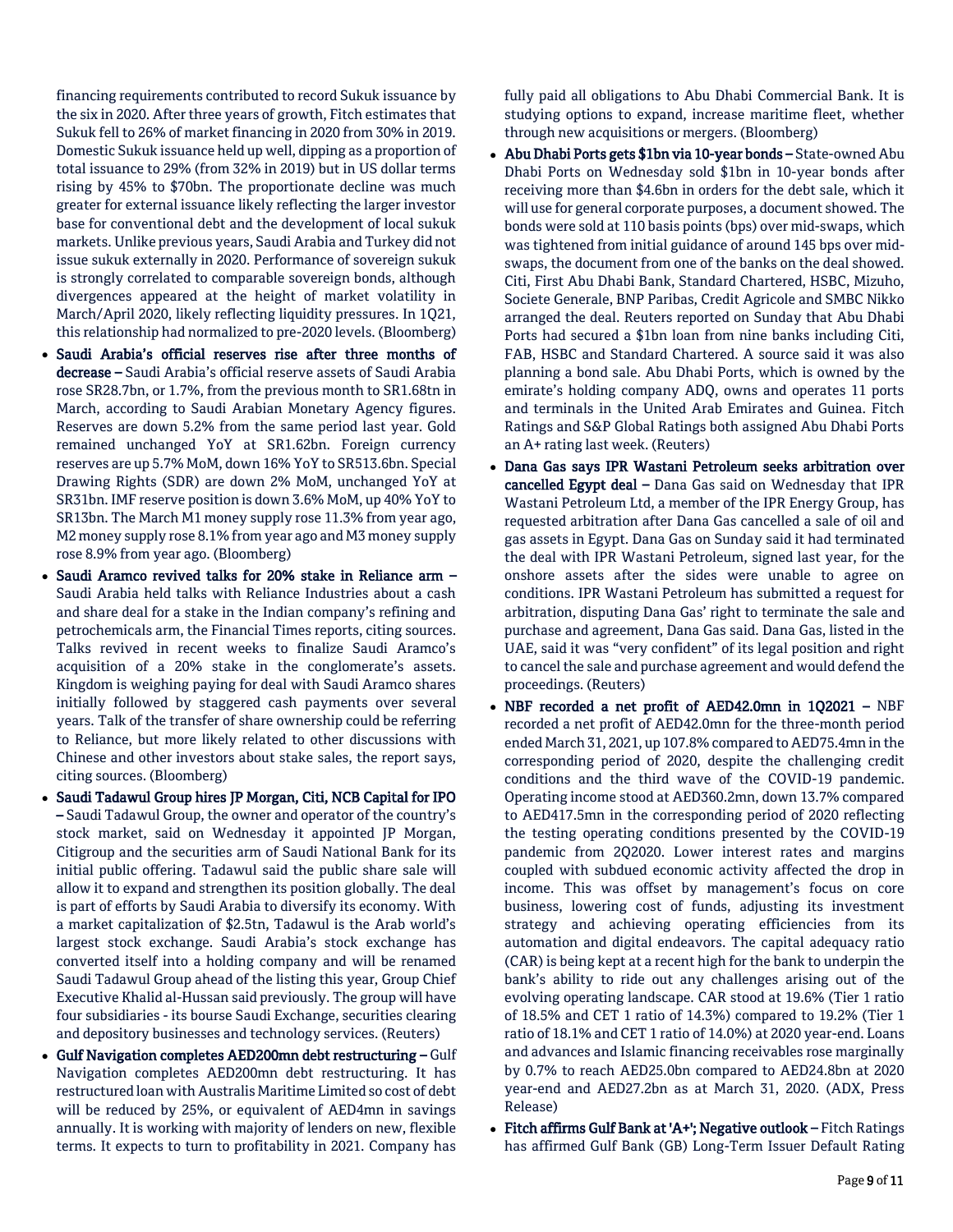(IDR) at 'A+' with a Negative outlook. Fitch has also affirmed the bank's Viability Rating (VR) at 'bb+'. GB's IDRs are driven by support from the Kuwaiti sovereign. Its Support Rating (SR) of '1' and Support Rating Floor (SRF) of 'A+' reflect Fitch's view of an extremely high probability of support being provided by the Kuwaiti authorities to all domestic banks. GB's SRF is in line with Fitch's domestic -systemically important bank SRF for Kuwait. Fitch's expectation of support from the authorities is underpinned by Kuwait's strong ability to provide support to domestic banks, as reflected by the sovereign rating (AA/Negative) and a strong willingness to do so irrespective of the bank's size, franchise, funding structure and level of government ownership. This view is reinforced by the authorities' record of support for the domestic banking system. The Central Bank of Kuwait (CBK) operates a strict regime with active monitoring to ensure the viability of banks and has acted swiftly in the past to provide support where needed. Contagion risk among domestic banks is high (Kuwait is a small and interconnected market) and we believe this is an added incentive to provide state support to any Kuwaiti bank. (Bloomberg)

- Fitch Ratings: Omani banks face rising bad loans amid slow economic recovery – Omani banks' intrinsic credit profiles face pressure throughout 2021 due to economic disruption caused by the pandemic and the government's restrictive fiscal policy, Fitch Ratings says. We expect the sector's Stage 3 loans ratio to increase by 100bp -150bp from 4.4% at end -2020 as borrower support measures expire and loan classification normalizes. The proportion of restructured loans (4% at end -2020) is also likely to rise. Corporate loan deferrals are significant and, unless extended, will pose sizeable risks to asset quality when they expire in September. Total loan deferrals, either during or at the end of 2020, varied significantly among banks, ranging from 6% to 50% of gross loans, based on outstanding principal and related balances. The sector's expected credit losses increased to 4.1% of gross loans at end -2020 as banks front -loaded provisions. However, some banks' loan impairment charges appear low given widespread payment deferrals and the likely extent of GDP contraction. Underlying profitability should improve modestly in 2021 due to a gradual pick -up in lending, but the slow economic recovery and the still -high cost of risk (loan impairment charges/gross loans) will limit the upside. (Bloomberg)
- Oman's OQ plans asset sales, bonds to fund \$7.9bn CAPEX Omani state energy company OQ expects capital expenditure of \$7.9bn between 2021 and 2025, and is looking to divest companies, refinance debt and issue bonds to reduce its reliance on state funds. The company has a long -term plan to secure funding self-sufficiency, according to bond prospectus seen by Bloomberg. Aims to cut net debt to EBITDA to less than 3 times by early 2023. Government is not expected to inject more equity into company. The state equity to date totals \$8.9bn. As of December 31, 2020, the company's cash deposits amounted to OMR664mn; net cash from operating activities in 2020 was OMR528mn. (Bloomberg)